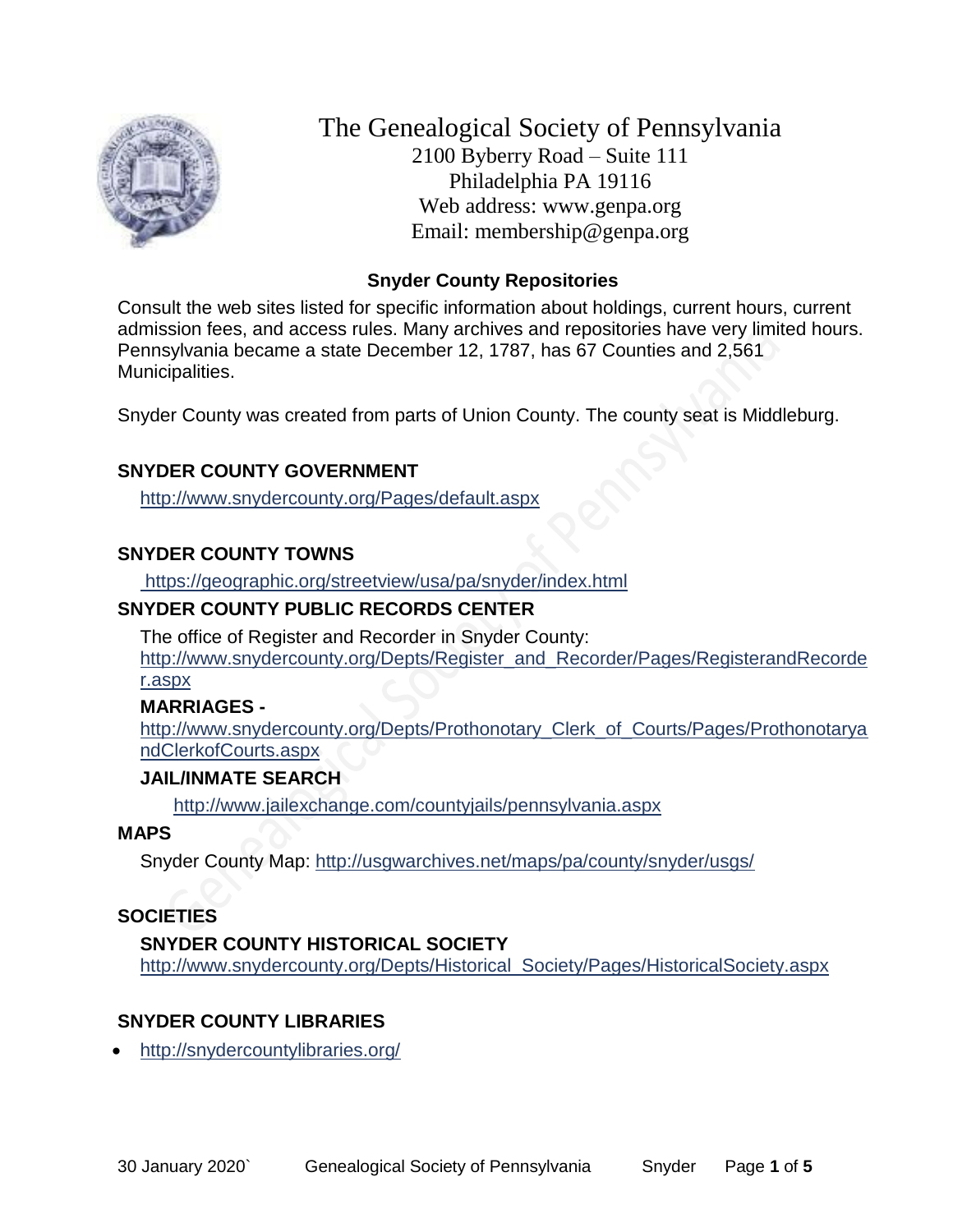# **RESOURCES**

- **Genealogical Society of Pennsylvania GSP** [http://GenPA.org](http://genpa.org/) **GSP Research** <https://genpa.org/research/>
- PAGenWeb **Snyder** County <http://www.usgwarchives.net/pa/snyderp.html>
- Obituaries –
- LDS <http://ldsgenealogy.com/PA> [http://www.newspaperobituaries.net/pennsylvania/snyder\\_county\\_obituaries.htm](http://www.newspaperobituaries.net/pennsylvania/snyder_county_obituaries.htm)
- County Newspapers
	- o *The Daily Item* [http://www.dailyitem.com/news/snyder\\_county/](http://www.dailyitem.com/news/snyder_county/)
	- o *Snyder County Times* <http://www.thesnydercountytimes.com/>
	- o *The Middleburgh Post* (1883-1916) <https://chroniclingamerica.loc.gov/lccn/sn86081895/issues/>
	- o *The Post* (1864-1883) <https://chroniclingamerica.loc.gov/lccn/sn84026106/issues/>
- **Random Acts of Kindness** <https://www.raogk.org/>
- **Family Search LDS:** <https://familysearch.org/>Free site but does require a login Collection List <https://familysearch.org/search/collection/list> [https://www.familysearch.org/wiki/en/Snyder\\_County,\\_Pennsylvania\\_Genealogy](https://www.familysearch.org/wiki/en/Snyder_County,_Pennsylvania_Genealogy)
- **Collections at the Historical Society of Pennsylvania HSP**  <http://hsp.org/collections>
	- HSP is membership based and there is a fee 1300 Locust Street, Philadelphia, PA 19107 215-732-6200 ext. 235 or [membership@hsp.org](mailto:membership@hsp.org)
- **RG-47. RECORDS OF THE COUNTY GOVERNMENTS** Guide to African American Resources at the Pennsylvania State Archives <http://www.phmc.state.pa.us/bah/aaGuide/AA-RG-47.html>
- **National Archives of Philadelphia** (**NARA**) Mid Atlantic Region: [http://www.nara.gov/research\\_rooms/mid\\_atlantic/](http://www.nara.gov/research_rooms/mid_atlantic/) **Records Request Process**

National Archives 14700 Townsend Road Philadelphia, Pennsylvania 19154-1096 Telephone: (215) 305-2044 Fax: (215) 305-2038 E-mail: [philadelphia.archives@nara.gov](mailto:philadelphia.archives@nara.gov) <https://www.archives.gov/philadelphia>

## **Naturalizations: NARA**

Pennsylvania: Philadelphia, 1790-1991; Pittsburgh, 1820-1979; Erie, 1940-1972; Scranton, 1901-1990; Wilkes-Barre, 1943-1972; Williamsport, 1909-1913; and Harrisburg, 1911-1917

## **MILITARY**

The National Archives at Philadelphia (**NARA**), through its partners Ancestry.com and Fold3.com, provides access to records relating to the military service of individuals from the American Revolution through World War II. Please note that Official Military Personnel Files from World War I to the present are held by the National Archives at St. Louis. <https://www.archives.gov/st-louis>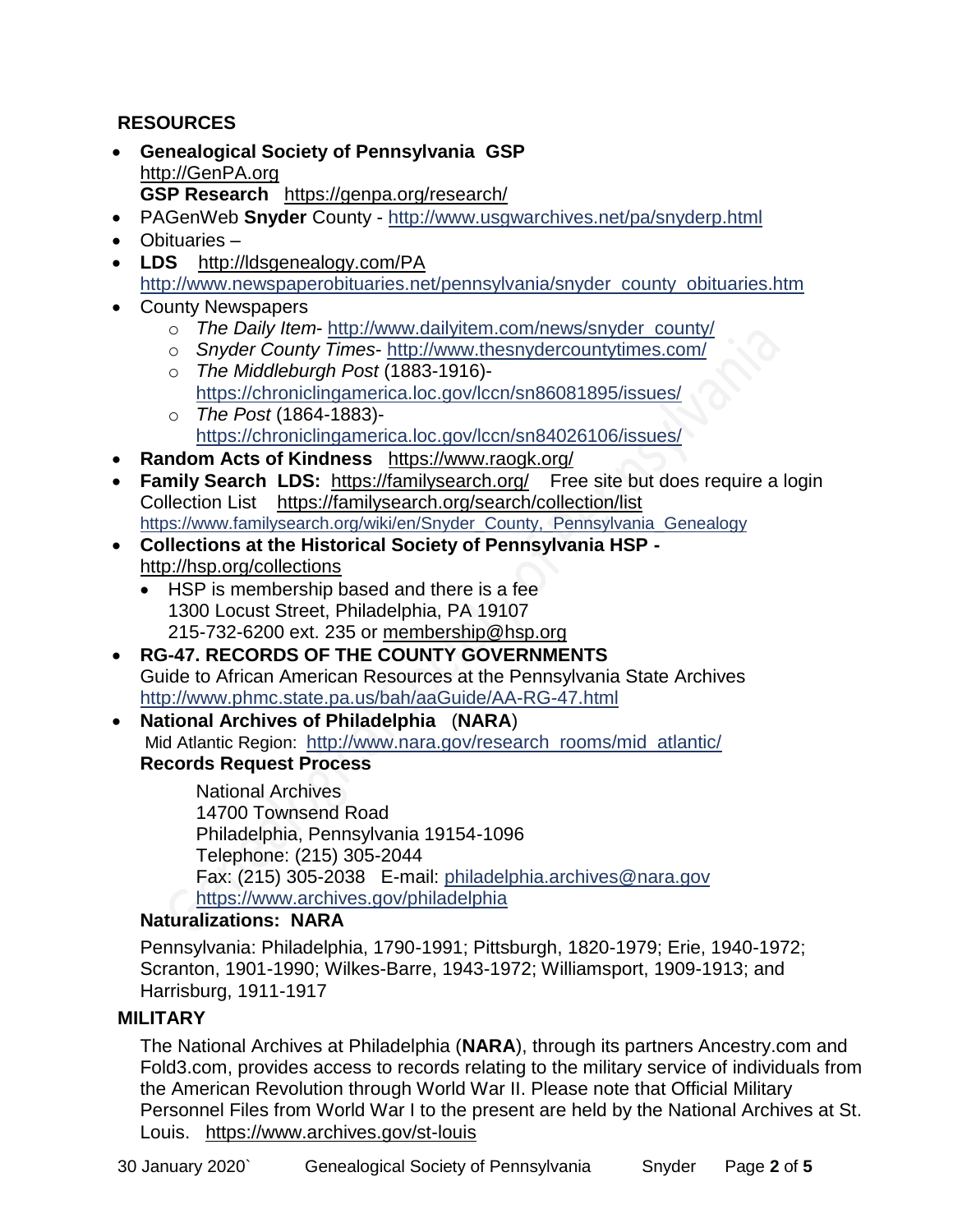World War I and World War II, Fourth Enumeration Draft Cards can also be accessed through our partner sites. In addition, Records of the Selective Service System, 1940- 1969, for individuals from Delaware, Maryland, Pennsylvania, Virginia, and West Virginia are available from the National Archives at St. Louis. Copies of World War I draft cards can be requested from the National Archives at Atlanta [\(Atlanta.archives@nara.gov](mailto:Atlanta.archives@nara.gov) ).

For information on obtaining World War II era and later draft cards, please see <http://www.archives.gov/st-louis/archival-programs/other-records/selective-service.html> <https://www.archives.gov/philadelphia/public/family-history.html#military>

#### **Pennsylvania Military Records Research Guide**

<https://www.raogk.org/pennsylvania-genealogy/pa-military-records/>

#### **Probate – Wills Administrations**

Probate records may include Person's exact death date, Names of the family members, Family relationships, Names of spouses of children, Residences, Adoption or guardianship of minor children or dependents, Worth of the property and land holdings, Evidence of occupation, religion, or military service

## **Family Search:** Pennsylvania Probate Records, 1683-1994 <https://familysearch.org/>

This collection includes probate records created in Pennsylvania counties. The records include wills, estate records and indexes.

## **State of Pennsylvania Vital Records**

The **Pennsylvania State Archives** collects, preserves and makes available for study the permanently-valuable public records of the Commonwealth, with particular attention given to the records of state government.

Mailing address: 350 North Street Harrisburg, PA 17120 Email: Email PA State Archives Phone: (717) 783-3281

GPS address: 801 North 3rd Street Harrisburg, PA 17102 Coordinates: 40.266080, - 76.886053

# **BIRTH CERTIFICATES**, 1906-1910

The Division of Vital Records (DVR) maintains birth records that occurred in Pennsylvania from 1906 to the present.

For information on public records (births occurring from 1906 to 1910), click on Pennsylvania State Archives <http://www.phmc.pa.gov/archives/Pages/default.aspx>or our Genealogy page.

[http://www.health.pa.gov/MyRecords/Certificates/Genealogy/Pages/14125.aspx#.WNvL](http://www.health.pa.gov/MyRecords/Certificates/Genealogy/Pages/14125.aspx#.WNvLKfkrJHY) **[KfkrJHY](http://www.health.pa.gov/MyRecords/Certificates/Genealogy/Pages/14125.aspx#.WNvLKfkrJHY)** 

## **Death Certificates**, 1906-1965

Original birth certificates for 1906-1910 and death certificates for 1906-1965 are available at the State Archives. Digital copies of the 1906-1908 birth certificates and the 1906-1963 death certificates may be found on Ancestry.com. Pennsylvania residents can access these records free of charge through Ancestry.com Pennsylvania. A free account can be created.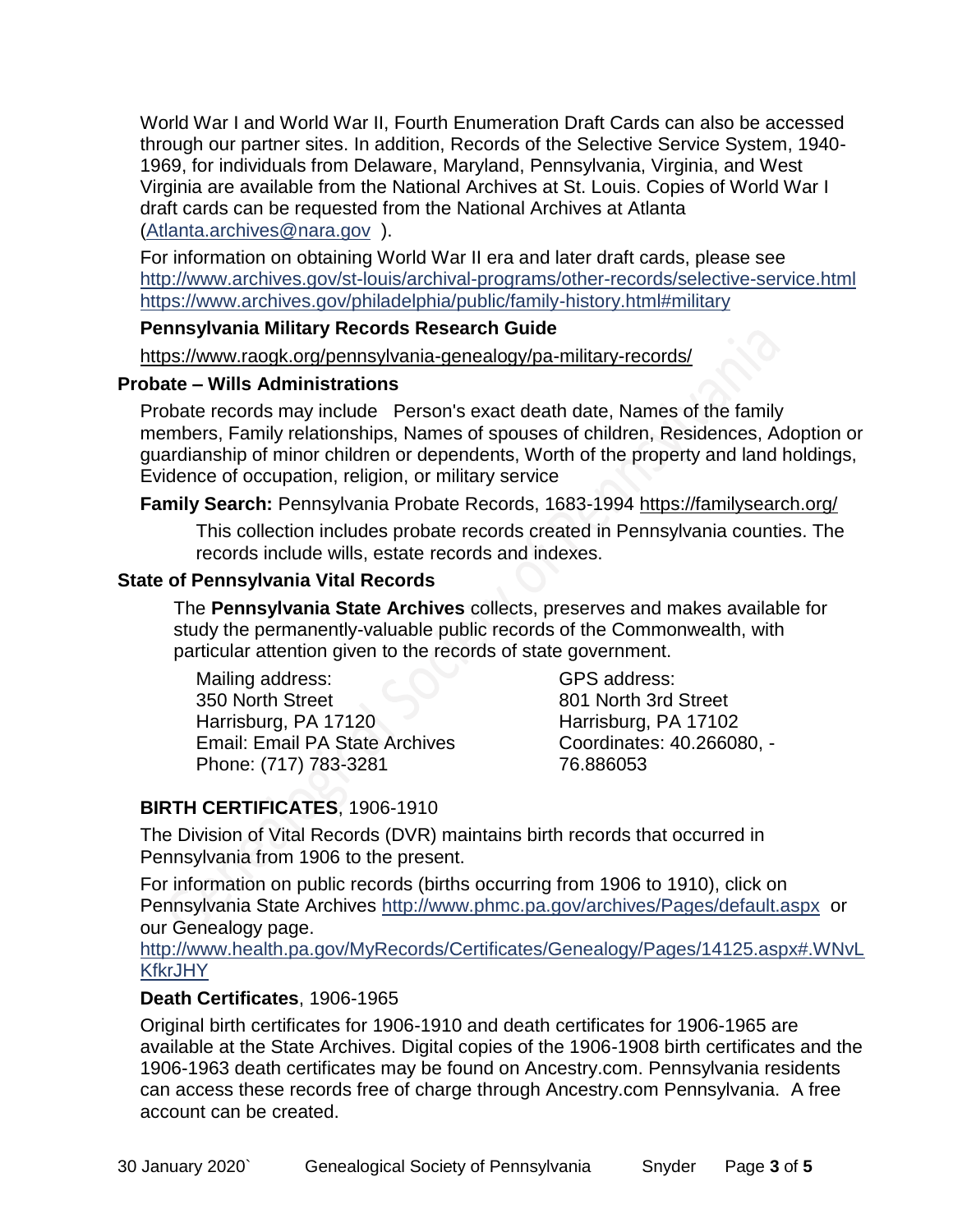## **Certified Copies of Death Certificates**

The Division of Vital Records maintains records of deaths that occurred from 1906 to the present. Certified copies of death certificates (with a raised seal) http://www.health.pa.gov/MyRecords/Certificates/DeathCertificates/Pages/default.aspx# .WP4qlNLytHa

## **BIRTH AND DEATH CERTIFICATES PRIOR TO 1906**

The Division of Vital Records began collecting birth and death certificates in 1906. Contact the appropriate Pennsylvania County Courthouse for births and deaths that occurred prior to 1906.

# **COUNTY COURTHOUSES**

<http://www.pacourts.us/courts/courts-of-common-pleas/individual-county-courts>

#### **PHMC > ARCHIVES > RESEARCH ONLINE >** [VITAL STATISTICS RECORDS](http://www.phmc.pa.gov/Archives/Research-Online/Pages/Vital-Statistics.aspx)

Birth Indices  $\sim$  Census Records  $\sim$  County and Municipal Records  $\sim$  Coal Miners ~ Death Indices ~ Indentured Servants ~ Naturalization and Immigration ~ Naturalizations, PA Supreme Court  $\sim$  Prison Records  $\sim$  Ships' Passenger Lists  $\sim$ Vital Statistics  $\sim$ 

# **LAND RECORDS INDICES**

PHMC > Archives > Research Online > Land Records Indices

<http://www.phmc.pa.gov/Archives/Research-Online/Pages/Land-Records-Indices.aspx>

PRE-1733 LAND RECORD INDEXES ~ POST-1733 LAND RECORD INDEXES ~ APPLICATION REGISTERS ~ SURVEYS AND SURVEY LISTS ~ MILITARY BOUNTY LAND  $\sim$  MAPS

## **NATIONAL ARCHIVES OF PHILADELPHIA**

14700 Townsend Road Philadelphia, Pennsylvania 19154-1096 Telephone: (215) 305-2044 Fax: (215) 305-2038 E-mail: [philadelphia.archives@nara.gov](mailto:philadelphia.archives@nara.gov)

## **Records Available**

- Census Records
- Ship's Passenger Lists
- Naturalization Records
- **Military Service Records**

#### **Scholarly Commons at University of Pennsylvania,**

#### **Magazine of Early American Datasets** <http://repository.upenn.edu/mead/>

The Magazine of Early American Datasets (MEAD) is an online repository of datasets compiled by historians of early North America. MEAD preserves and makes available these datasets in their original format and as comma-separated-value files (.csv). Each body of data is also accompanied by a codebook. MEAD provides sweet, intoxicating data for your investigations of early North America and the Atlantic World.

#### **Research at GSP** <https://genpa.org/research/>